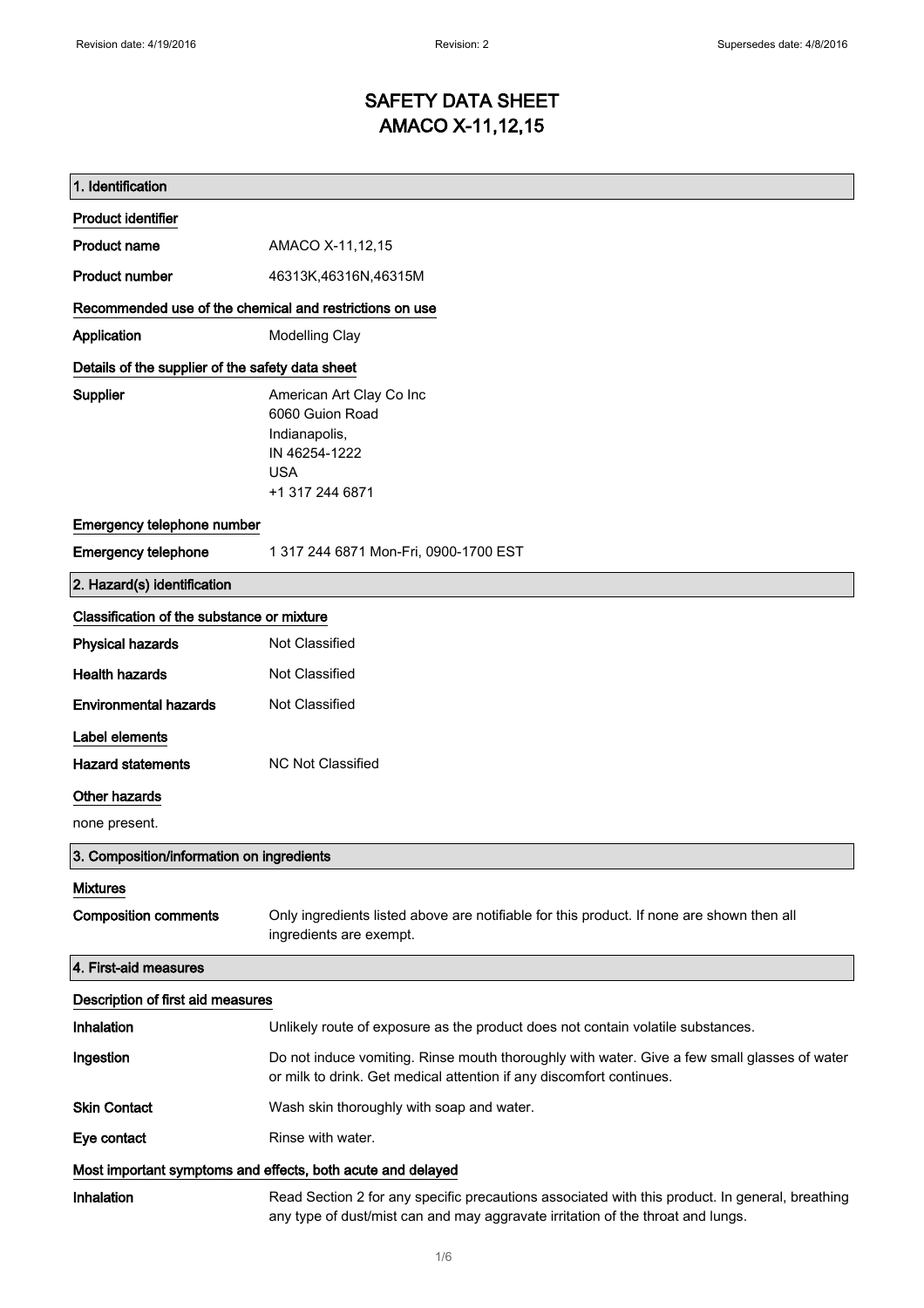| Ingestion                                                    | Read Section 2 for any specific precautions associated with the use of this product. Products<br>with specific warnings about ingestion will give guidance there.                                                                                                                                           |
|--------------------------------------------------------------|-------------------------------------------------------------------------------------------------------------------------------------------------------------------------------------------------------------------------------------------------------------------------------------------------------------|
| Skin contact                                                 | Read Section 2 for any specific precautions associated with the use of this product. In general<br>most ceramic glazes, clays and special products will tend to have a drying effect on the skin<br>and may cause some sensitivity to users with sensitive skin.                                            |
| Eye contact                                                  | Read Section 2 for any specific precautions associated with the use of this product. In general<br>most ceramic and special products contain materials that maybe abrasive to eyes. Keeping<br>materials from contacting the eyes is prudent. If contact does occur, flush with clean water, do<br>not rub. |
|                                                              | Indication of immediate medical attention and special treatment needed                                                                                                                                                                                                                                      |
| Notes for the doctor                                         | Treat symptomatically.                                                                                                                                                                                                                                                                                      |
| 5. Fire-fighting measures                                    |                                                                                                                                                                                                                                                                                                             |
| <b>Extinguishing media</b>                                   |                                                                                                                                                                                                                                                                                                             |
| Suitable extinguishing media                                 | Use fire-extinguishing media suitable for the surrounding fire.                                                                                                                                                                                                                                             |
| Special hazards arising from the substance or mixture        |                                                                                                                                                                                                                                                                                                             |
| Specific hazards                                             | The product is not believed to present a hazard due to its physical nature.                                                                                                                                                                                                                                 |
| <b>Advice for firefighters</b>                               |                                                                                                                                                                                                                                                                                                             |
| for firefighters                                             | Special protective equipment Use protective equipment appropriate for surrounding materials.                                                                                                                                                                                                                |
| 6. Accidental release measures                               |                                                                                                                                                                                                                                                                                                             |
|                                                              |                                                                                                                                                                                                                                                                                                             |
|                                                              | Personal precautions, protective equipment and emergency procedures                                                                                                                                                                                                                                         |
| <b>Personal precautions</b>                                  | For personal protection, see Section 8.                                                                                                                                                                                                                                                                     |
| <b>Environmental precautions</b>                             |                                                                                                                                                                                                                                                                                                             |
| <b>Environmental precautions</b>                             | Please read Section 2 completely. If any environmental warnings such as; H411 or H412 are<br>listed in Section 2, please use appropriate procedures when disposing of product and<br>container. Do not put materials into waterways or sewers.                                                              |
| Methods and material for containment and cleaning up         |                                                                                                                                                                                                                                                                                                             |
| Methods for cleaning up                                      | Collect spillage for reclamation or absorb in vermiculite, dry sand or similar material.                                                                                                                                                                                                                    |
| Reference to other sections                                  | For waste disposal, see Section 13. For personal protection, see Section 8.                                                                                                                                                                                                                                 |
| 7. Handling and storage                                      |                                                                                                                                                                                                                                                                                                             |
| Precautions for safe handling                                |                                                                                                                                                                                                                                                                                                             |
| <b>Usage precautions</b>                                     | Read label before use. Do not eat, drink or smoke when using this product. Good personal<br>hygiene procedures should be implemented. Wash hands and any other contaminated areas<br>of the body with soap and water before leaving the work site.                                                          |
| Conditions for safe storage, including any incompatibilities |                                                                                                                                                                                                                                                                                                             |
| <b>Storage precautions</b>                                   | Store in tightly-closed, original container in a dry and cool place.                                                                                                                                                                                                                                        |
| Specific end uses(s)                                         |                                                                                                                                                                                                                                                                                                             |
| Specific end use(s)                                          | The identified uses for this product are detailed in Section 1.2.                                                                                                                                                                                                                                           |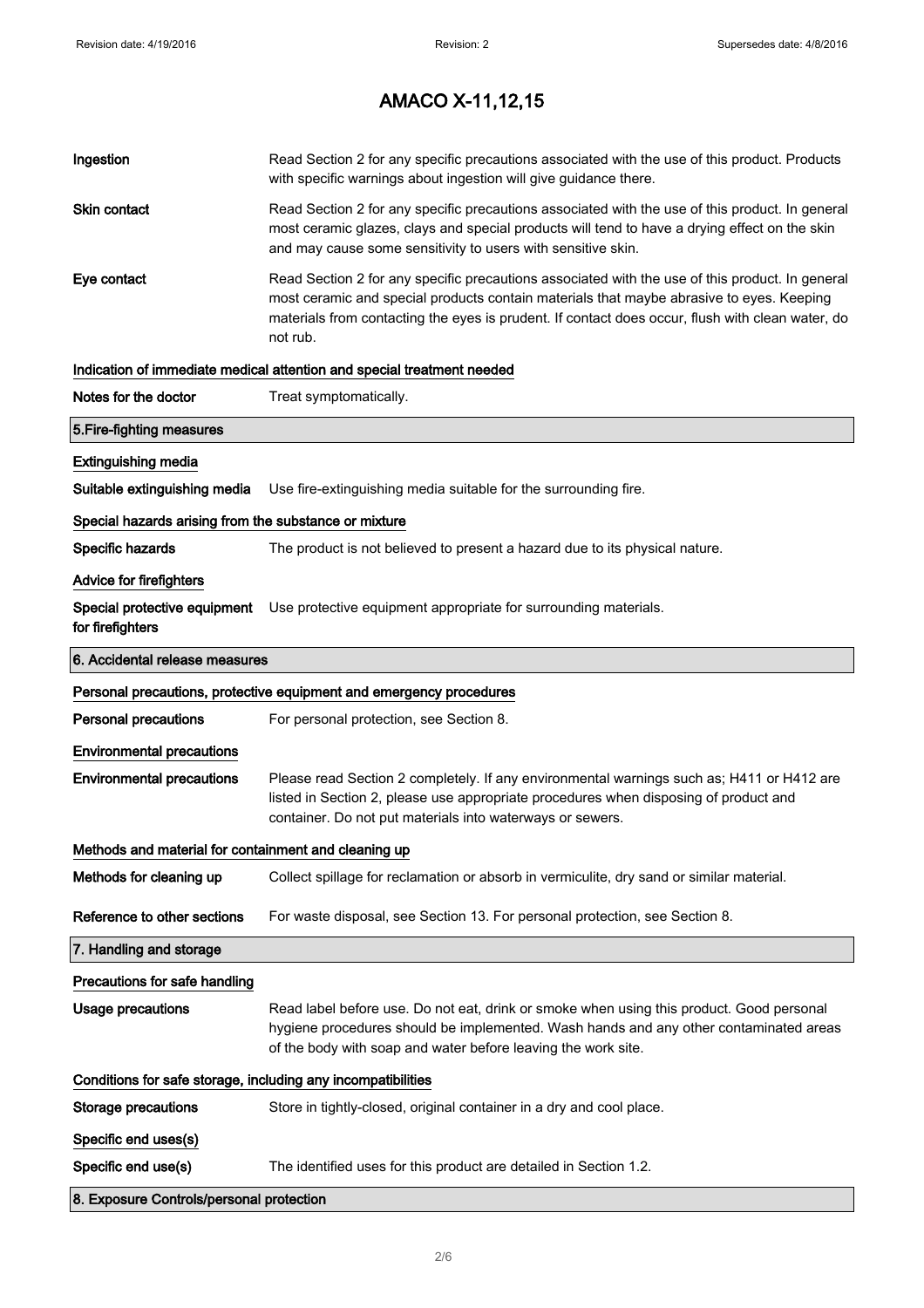| Ingredient comments                 | Only ingredients listed n Section 3 are notifiable for this product. If none are shown then all<br>ingredients are exempt.                                                                                           |
|-------------------------------------|----------------------------------------------------------------------------------------------------------------------------------------------------------------------------------------------------------------------|
| <b>Exposure controls</b>            |                                                                                                                                                                                                                      |
| Appropriate engineering<br>controls | No specific ventilations requirements unless the "FAN" pictogram is shown above or specified<br>in Section 2.                                                                                                        |
| Eye/face protection                 | No specific eye protection required unless the "EYE PROTECTION" pictogram is shown<br>above or specified in Section 2.                                                                                               |
| Hand protection                     | No specific hand protection required unless the "HAND PROTECTION" pictogram is shown<br>above or specified in Section 2.                                                                                             |
| Hygiene measures                    | Using good personal hygiene practices is always appropriate. Keeping a clean work space,<br>cleaning up properly when done, and not eating, drinking or smoking when using this product.                             |
| Respiratory protection              | No specific respiratory protection required unless the "RESPIRATOR" pictogram is shown<br>above or specified in Section 2. Using the appropriate certified protection for the operation is<br>important if required. |

### 9. Physical and Chemical Properties

#### Information on basic physical and chemical properties

| Appearance                                      | Solid.                    |
|-------------------------------------------------|---------------------------|
| Color                                           | Various colors.           |
| Odor                                            | Almost odorless.          |
| <b>Odor threshold</b>                           | No information available. |
| рH                                              | 6-8                       |
| <b>Melting point</b>                            | No information available. |
| Initial boiling point and range                 | No information available. |
| <b>Flash point</b>                              | No information available. |
| <b>Evaporation rate</b>                         | No information available. |
| Flammability (solid, gas)                       | No information available. |
| Upper/lower flammability or<br>explosive limits | No information available. |
| Vapour pressure                                 | No information available. |
| <b>Relative density</b>                         | Greater than 1.0          |
| Solubility(ies)                                 | Not applicable.           |
| <b>Partition coefficient</b>                    | No information available. |
| <b>Auto-ignition temperature</b>                | Not applicable.           |
| <b>Decomposition Temperature</b>                | No information available. |
| Viscosity                                       | No information available. |
| <b>Explosive properties</b>                     | none                      |
| <b>Oxidising properties</b>                     | none                      |
| Other information                               | Not applicable.           |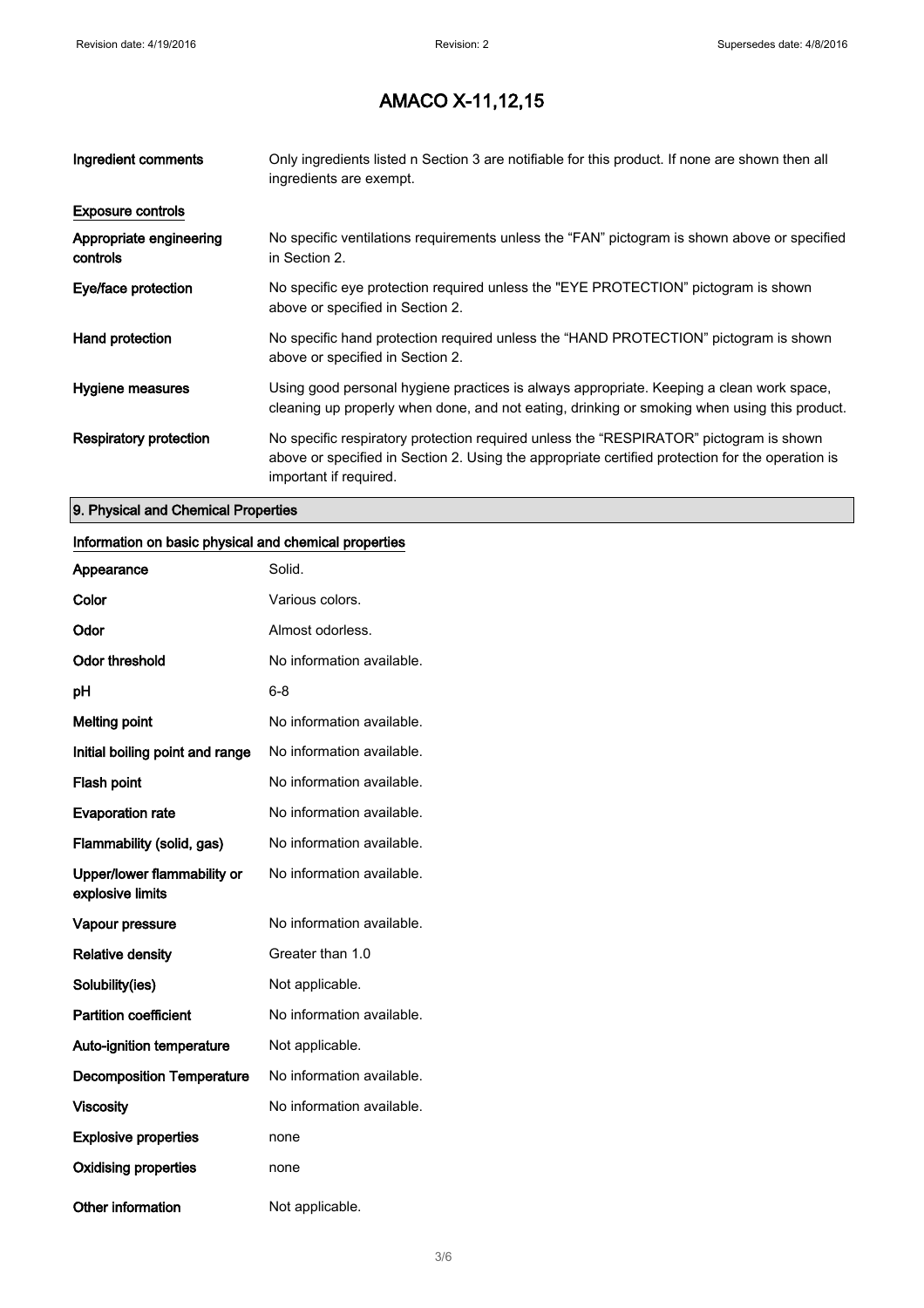| 10. Stability and reactivity                                        |                                                                                                                                                                                                                                                |
|---------------------------------------------------------------------|------------------------------------------------------------------------------------------------------------------------------------------------------------------------------------------------------------------------------------------------|
| Reactivity                                                          | There are no known reactivity hazards associated with this product.                                                                                                                                                                            |
| <b>Stability</b>                                                    | No particular stability concerns.                                                                                                                                                                                                              |
| Possibility of hazardous<br>reactions                               | None known.                                                                                                                                                                                                                                    |
| <b>Conditions to avoid</b>                                          | None known.                                                                                                                                                                                                                                    |
| <b>Materials to avoid</b>                                           | None known.                                                                                                                                                                                                                                    |
| Hazardous decomposition<br>products                                 | None known.                                                                                                                                                                                                                                    |
| 11. Toxicological information                                       |                                                                                                                                                                                                                                                |
| Information on toxicological effects                                |                                                                                                                                                                                                                                                |
| <b>Toxicological effects</b>                                        | Please read Section 2 thoroughly to understand the toxicological risks, (if any) and<br>precautions for safe use (if any).                                                                                                                     |
| Acute toxicity - inhalation<br>ATE inhalation (dusts/mists<br>mg/l) | 18.89                                                                                                                                                                                                                                          |
| Skin corrosion/irritation                                           |                                                                                                                                                                                                                                                |
| Skin sensitization                                                  |                                                                                                                                                                                                                                                |
| <b>Skin sensitisation</b>                                           | Based on available data the classification criteria are not met.                                                                                                                                                                               |
| Eye contact                                                         | May cause temporary eye irritation.                                                                                                                                                                                                            |
| 12. Ecological Information                                          |                                                                                                                                                                                                                                                |
| Ecotoxicity                                                         | Please read Section 2 completely. If any environmental warnings such as; H411 or H412 are<br>listed in Section 2, please use appropriate procedures when disposing of product and<br>container. Do not put materials into waterways or sewers. |
| <b>Toxicity</b>                                                     |                                                                                                                                                                                                                                                |
| <b>Toxicity</b>                                                     | Please read Section 2 completely. If any environmental warnings such as; H411 or H412 are<br>listed in Section 2, please use appropriate procedures when disposing of product and<br>container. Do not put materials into waterways or sewers. |
| Persistence and degradability                                       |                                                                                                                                                                                                                                                |
| Persistence and degradability                                       | No data available.                                                                                                                                                                                                                             |
| Biodegradation                                                      | Not inherently biodegradable.                                                                                                                                                                                                                  |
| <b>Bioaccumulative potential</b>                                    |                                                                                                                                                                                                                                                |
| <b>Partition coefficient</b>                                        | No information available.                                                                                                                                                                                                                      |
| Mobility in soil                                                    |                                                                                                                                                                                                                                                |
| <b>Mobility</b>                                                     | Semi-mobile.                                                                                                                                                                                                                                   |
| Results of PBT and vPvB assessment                                  |                                                                                                                                                                                                                                                |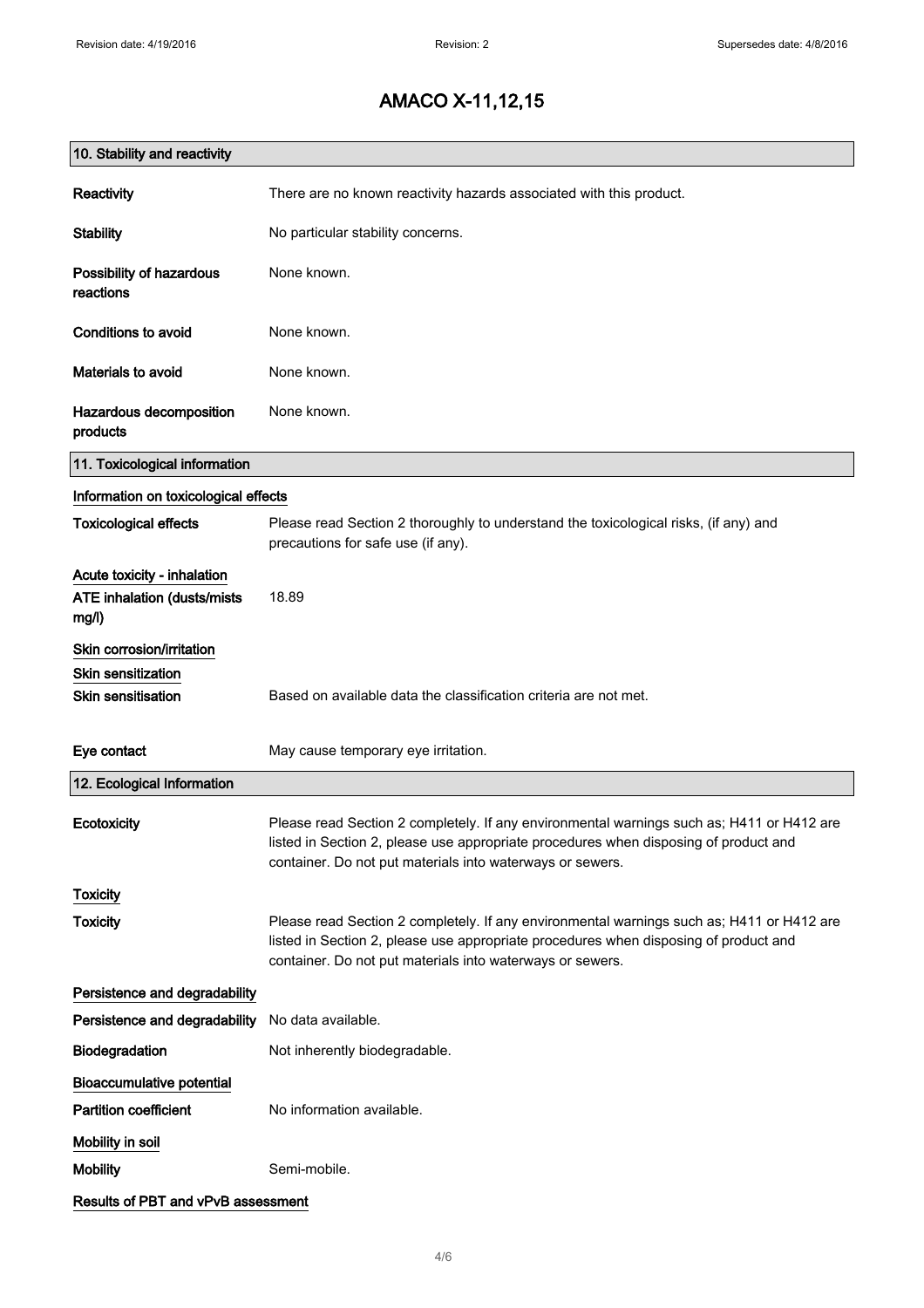$\overline{\phantom{a}}$ 

### AMACO X-11,12,15

| Results of PBT and vPvB<br>assessment      | This product does not contain any substances classified as PBT or vPvB.                                                                                                                      |
|--------------------------------------------|----------------------------------------------------------------------------------------------------------------------------------------------------------------------------------------------|
| Other adverse effects                      |                                                                                                                                                                                              |
| Other adverse effects                      | None known.                                                                                                                                                                                  |
| 13. Disposal considerations                |                                                                                                                                                                                              |
| Waste treatment methods                    |                                                                                                                                                                                              |
| <b>General information</b>                 | Dispose of waste product or used containers in accordance with local regulations When<br>handling waste, the safety precautions applying to handling of the product should be<br>considered. |
| 14. Transport information                  |                                                                                                                                                                                              |
| General                                    | The product is not covered by international regulations on the transport of dangerous goods<br>(IMDG, IATA, DoT).                                                                            |
| <b>UN Number</b>                           |                                                                                                                                                                                              |
| Not applicable.                            |                                                                                                                                                                                              |
| UN proper shipping name                    |                                                                                                                                                                                              |
| Not applicable.                            |                                                                                                                                                                                              |
| Transport hazard class(es)                 |                                                                                                                                                                                              |
| No transport warning sign required.        |                                                                                                                                                                                              |
| Packing group                              |                                                                                                                                                                                              |
| Not applicable.                            |                                                                                                                                                                                              |
| <b>Environmental hazards</b>               |                                                                                                                                                                                              |
| <b>Environmentally Hazardous Substance</b> |                                                                                                                                                                                              |

Please refer to Section 2 for any environmental hazards associated with this product. If H411/H412 warnings are shown then please verify packaging and labeling requirements for larger volumes.

#### Special precautions for user

Not applicable.

#### Transport in bulk according to Not applicable. Annex II of MARPOL 73/78 and the IBC Code

#### 15. Regulatory information

#### US State Regulations

#### California Proposition 65 Carcinogens and Reproductive Toxins

None of the ingredients are listed or exempt.

#### Inventories

#### Canada - DSL/NDSL

All the ingredients are listed or exempt.

#### US - TSCA

All the ingredients are listed or exempt.